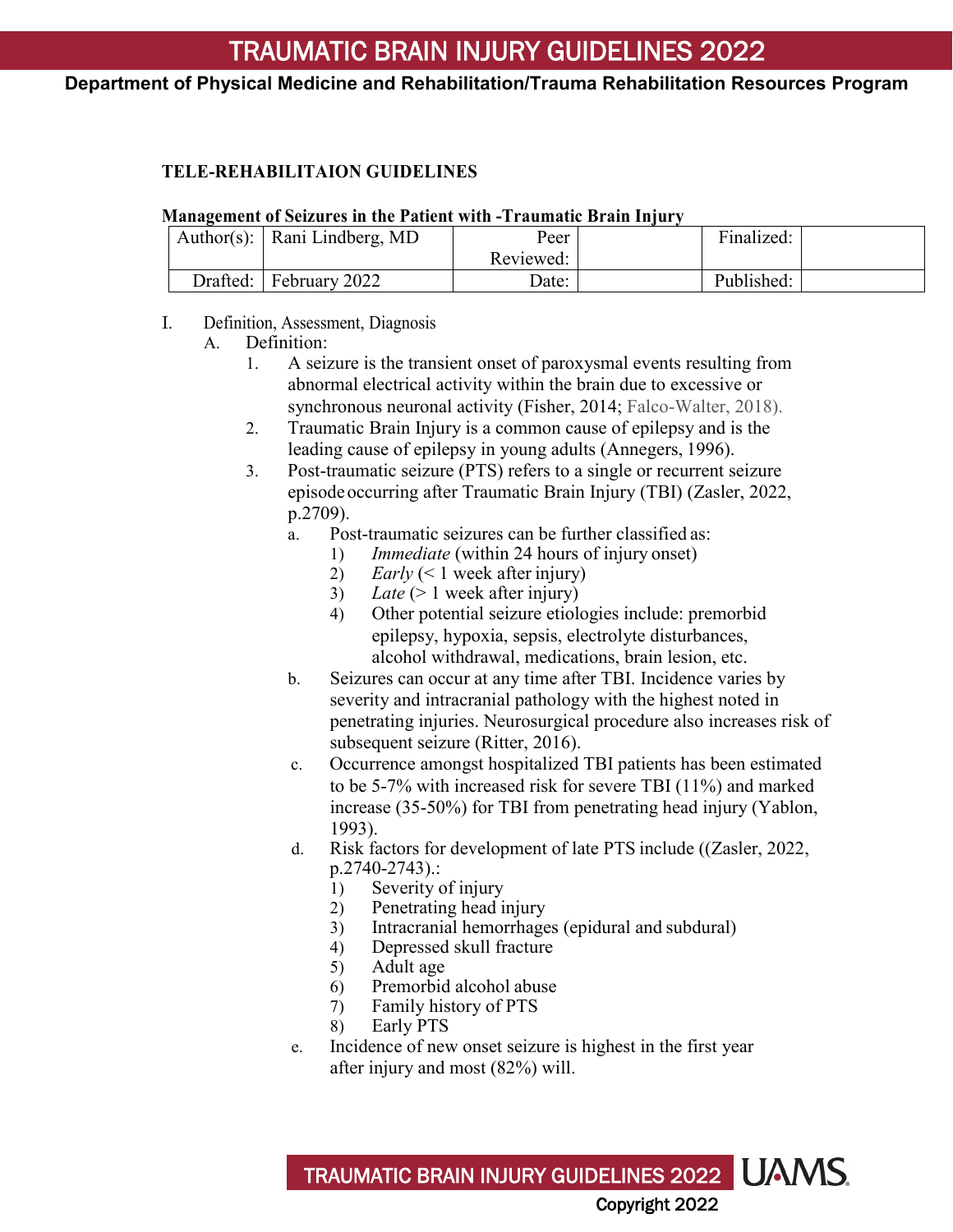### **Department of Physical Medicine and Rehabilitation/Trauma Rehabilitation Resources Program**

- 1) 82% of individuals with late posttraumatic seizures do so within the first 2-years post-injury with an incidence of 8% in patients with mild TBI (GCS 13- 15) and 16.8% in patients with severe TBI (GCS 3-8).
- B. Assessment
	- 1. Patients may exhibit a variety of classically associated seizure symptoms depending on the area of epileptogenesis, such as (Fisher, 2017, Zasler, 2022, 2719-2720):
		- a. Convulsions
		- b. Muscle rigidity
		- c. Repetitive motor activities
		- d. Staring spells
		- e. Visual disturbances or hallucinations
		- f. Auditory disturbances or hallucinations
		- g. Changes in mood or affect
		-
		- h. Dysesthesias<br>i. Electrical sen Electrical sensations
		- j. Numbness
	- 2. Impairments from TBI can mask signs and symptoms of a seizure. Thus, observation for subtle clues and symptoms is essential to diagnosis. Sequelae, such as behavior disorders and depression can cloud the diagnostic picture (Hudak, 2004).
	- 3. New observations of focal motor, sensory, or communication deficit should raise clinical suspicion for recently unwitnessed Post-Traumatic Seizure (Zasler, 2022, p. 447).
- C. Diagnosis
	- 1. Diagnosis of seizure generally begins with a comprehensive history to help characterize the seizure and identify risk factors and potential seizure etiology. History should include but not be limited to:
		- a. Description of seizure activity and surrounding events
		- b. Medications
		- c. History of seizures and compliance with medications
		- d. Drug and alcohol use
		- e. History of TBI
		- f. History of stroke, intracranial infection, or neurogenerative disease
		- g. Family history of seizures
	- 2. Physical exam should include a comprehensive neurological exam
	- 3. Laboratory tests and imaging can be helpful in identifying the etiology of seizure.
		- a. Laboratory studies can include:
			- 1) Comprehensive metabolic panel including sodium, glucose, calcium, magnesium, renal and liver function levels
			- 2) Hematology studies
			- 3) Toxicology screens
			- 4) Serum prolactin level (elevated post seizure, must be drawn within 1 hour of the event)

TRAUMATIC BRAIN INJURY GUIDELINES 2022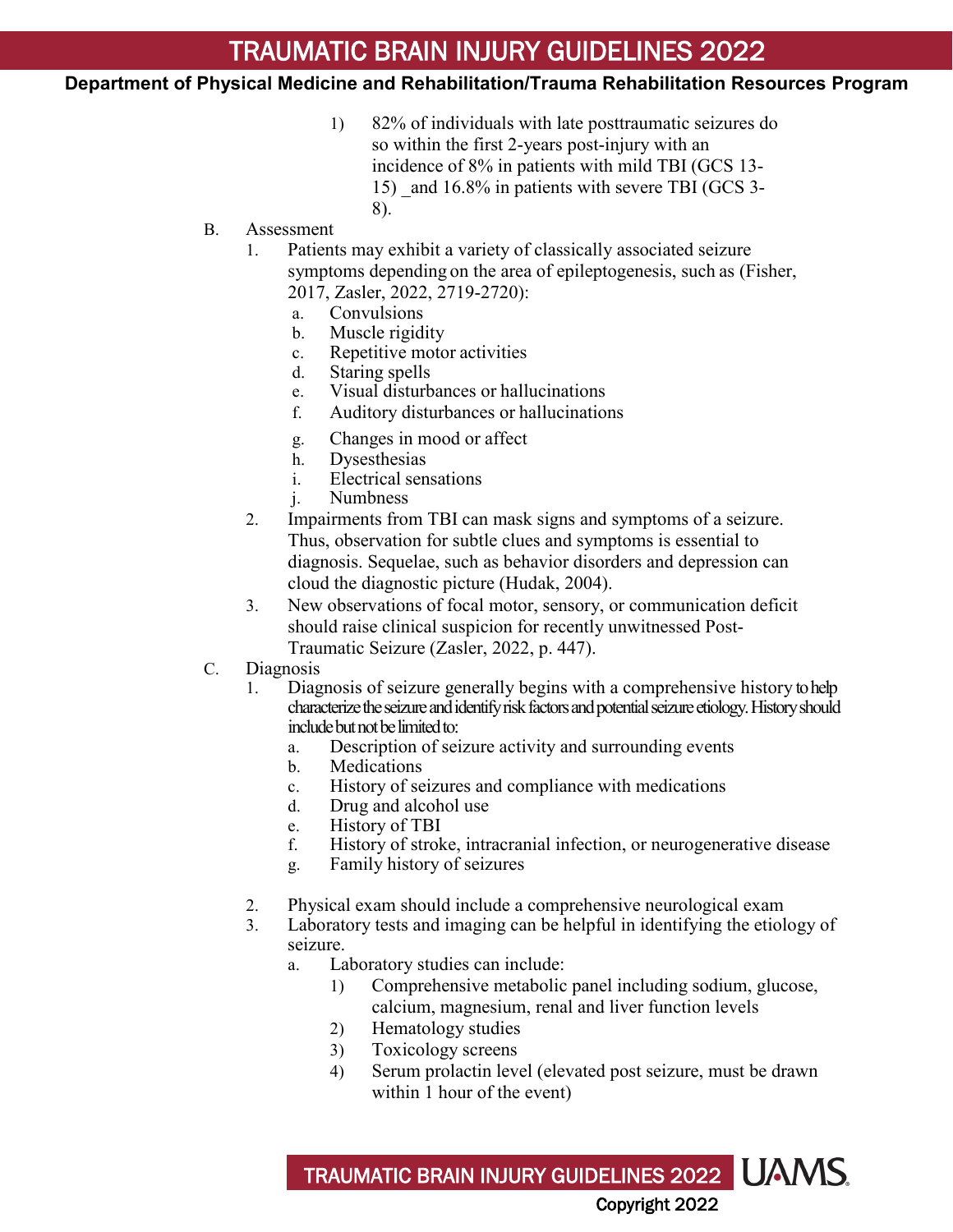### **Department of Physical Medicine and Rehabilitation/Trauma Rehabilitation Resources Program**

- 5) Lumbar puncture is indicated if there is suspicion of a central neurologic infectious process
- b. Imaging is indicated during seizure work up to evaluate brain structures (Bernasconi, 2019):
	- 1) Noncontrast CT Head is the initial recommended imaging modality for emergent evaluation of patients presenting with seizures especially if neurological deficits are present on exam, there are predisposing factors for seizure, or seizure is focal.
	- 2) Magnetic resonance imaging (MRI) is better able to identify structural causes of seizures such as TBI, brain tumors, vascular malformation, cerebral infarction and/or hemorrhage, some infectious processes, mesial temporal sclerosis, and cortical dysplasia.
- 4. Definitive diagnosis can be made with an electroencephalogram(EEG).
	- a. Confirmation via EEG requires capture of the event to make diagnosis however the absence of findings does not necessarily rule out the possibility of seizures (Binnie & Stefan, 1999).
	- b. It may be necessary to refer patients to an epilepsy monitoring unit, where video electroencephalogram (VEEG) can be performed (Cascino, 2002). VEEG utilizes a longer period of observation and recording in attempt to capture events that may be missed on a standard EEG. Admissions for this process can typically span 24-72 hours.
	- c. VEEG can help in differentiating true epileptic events from psychogenic non-epileptic seizures (NES). Psychogenic NES can have a similar clinical presentation to epileptic events, making diagnosis otherwise difficult.
- 5. Postictal prolactin measurement may be helpful to confirm seizure activity in some cases. Generalized tonic clonic and complex partial seizures can cause significant elevations in serum prolactin 20-40 minutes following a seizure episode. It is recommended that a baseline prolactin level be drawn within a few days or the seizure event around the same time of day as the seizure event as prolactin levels vary throughout the day. (Zasler, 2022, p. 2751,).
- II. Management and Treatment Recommendations
	- A. Immediate management should consist of measures to protect the patient from injury during the immediate seizure and postictal state (Schafer, 2014):
		- 1. Placing the patient in a safe position from which they cannot fall. Remove any hazards, such as sharp objects from the immediate area.
		- 2. Position patient on his or her side to help protect the airway if he or she is unconscious.
		- 3. Record the time of onset and length of seizure.
		- 4. Do NOT attempt to place anything in the mouth of the unconscious patient, including medications.
		- 5. Do NOT attempt to hold the patient down if they exhibit convulsions.

TRAUMATIC BRAIN INJURY GUIDELINES 2022 UAMS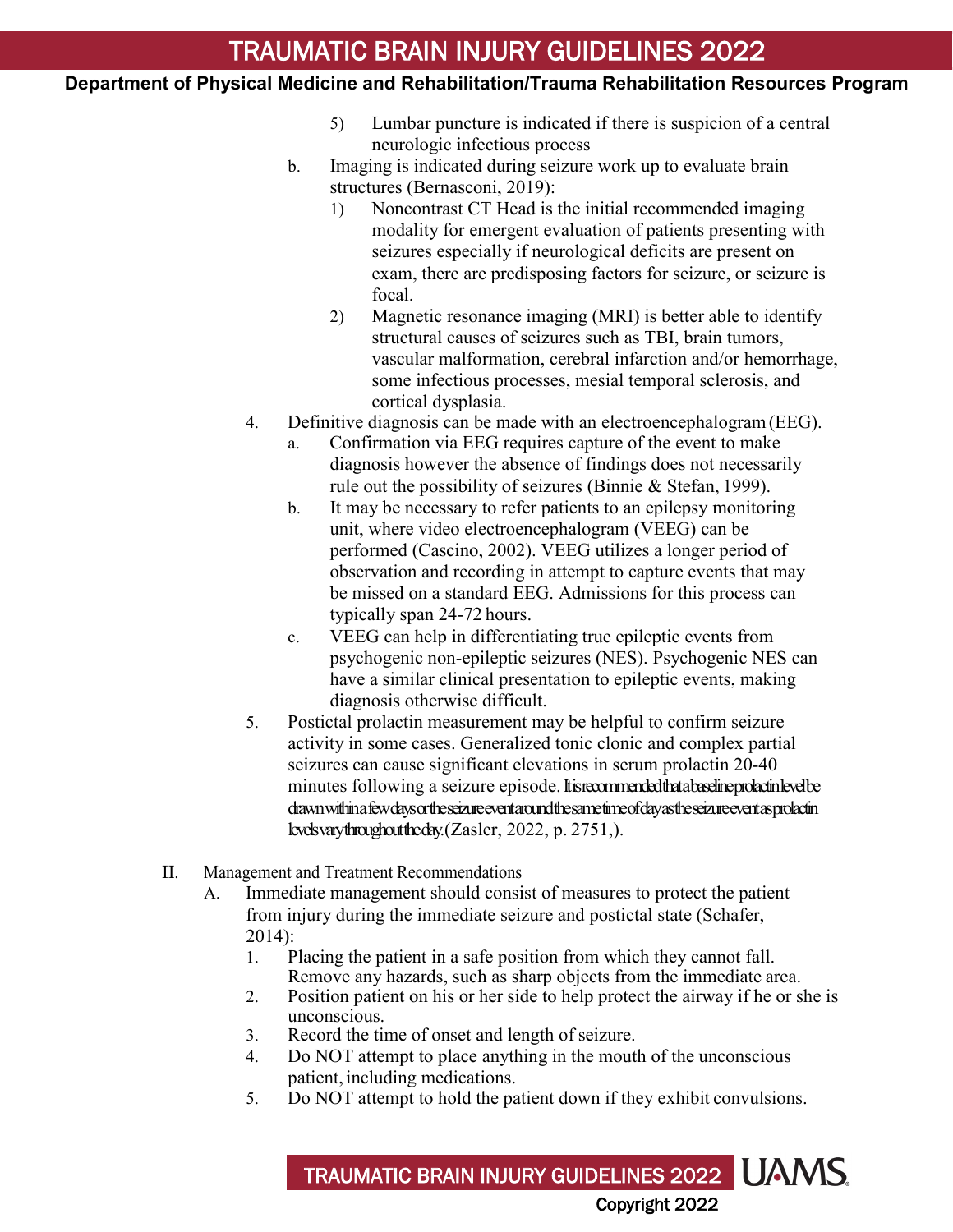### **Department of Physical Medicine and Rehabilitation/Trauma Rehabilitation Resources Program**

- 6. Remain with the person until the seizure has ended. This may span a few seconds or several minutes.
- 7. If concern exists for the patient's breathing status or an injury is suspected, immediately call emergency medical services.
- B. A patient that is in status epilepticus requires immediate emergency medical treatment. Status epilepticus be defined as a continuous, generalized, convulsive seizure lasting >5 min, or two or more seizures between which the patient does not return to baseline consciousness (Lowenstein, 1998).
- C. Referral to a neurologist for further workup and appropriate selection of anti-epileptic drugs (AEDs) is recommended.
- D. For a patient who has recalcitrant, late PTS, evaluation for surgical resection of the epileptic foci may be necessary for treatment.
- E. The state of Arkansas does not currently require that physicians report epilepsy to the state Office of Driver Services; the onus to do so resides with the patient. The Office of Driver Services may impose restrictions to ensure the safe operation of the motor vehicle. A patient must be seizure-free for 12 months and pass a medical evaluation by a state-licensed physician that is reviewed and approved by the Office of Driver Services for reinstatement of driving privileges ("State driving laws database").
- III. PreventionandEducation
	- A. Anti-epileptic Drugs (AEDs) for treatment and prevention of PTS have been evaluated to varying degrees by randomized controlled trial. Currently, prophylactic treatment of PTS is not routinely recommended beyond one week following head injury (Lowenstein, 2000; Fordington, 2020).
		- 1. Prior to initiating treatment, please consider the following: drug effectiveness for seizure type, possible adverse effects including neurological/cognitive impairments, medication interaction, cost, patient age and pregnancy risk.
		- 2. Phenytoin is the most rigorously tested AED for PTS
			- a. Phenytoin is useful for prophylactic treatment of Early Post- Traumatic Seizures (those that occur during the first week following injury).
			- b. There is no protective effect after the early PTS time period thus there is NO support for using phenytoin in the prevention of Late Post- Traumatic Seizures. (Temkin, 1990).
			- c. It is important to recognize that phenytoin displays significant drug-drug interactions, has a robust side-effect profile, and requires monitoring of serum drug levels, which must be taken into account when choosing this medication.
		- 3. Carbamazepine also demonstrates improvement in Early PTS prophylaxis but not in Late PTS prophylaxis (Glotzner, 1983).
			- a. Carbamazepine requires monitoring of serum drug levels and has a large interaction profile with other medications.

TRAUMATIC BRAIN INJURY GUIDELINES 2022 UAMS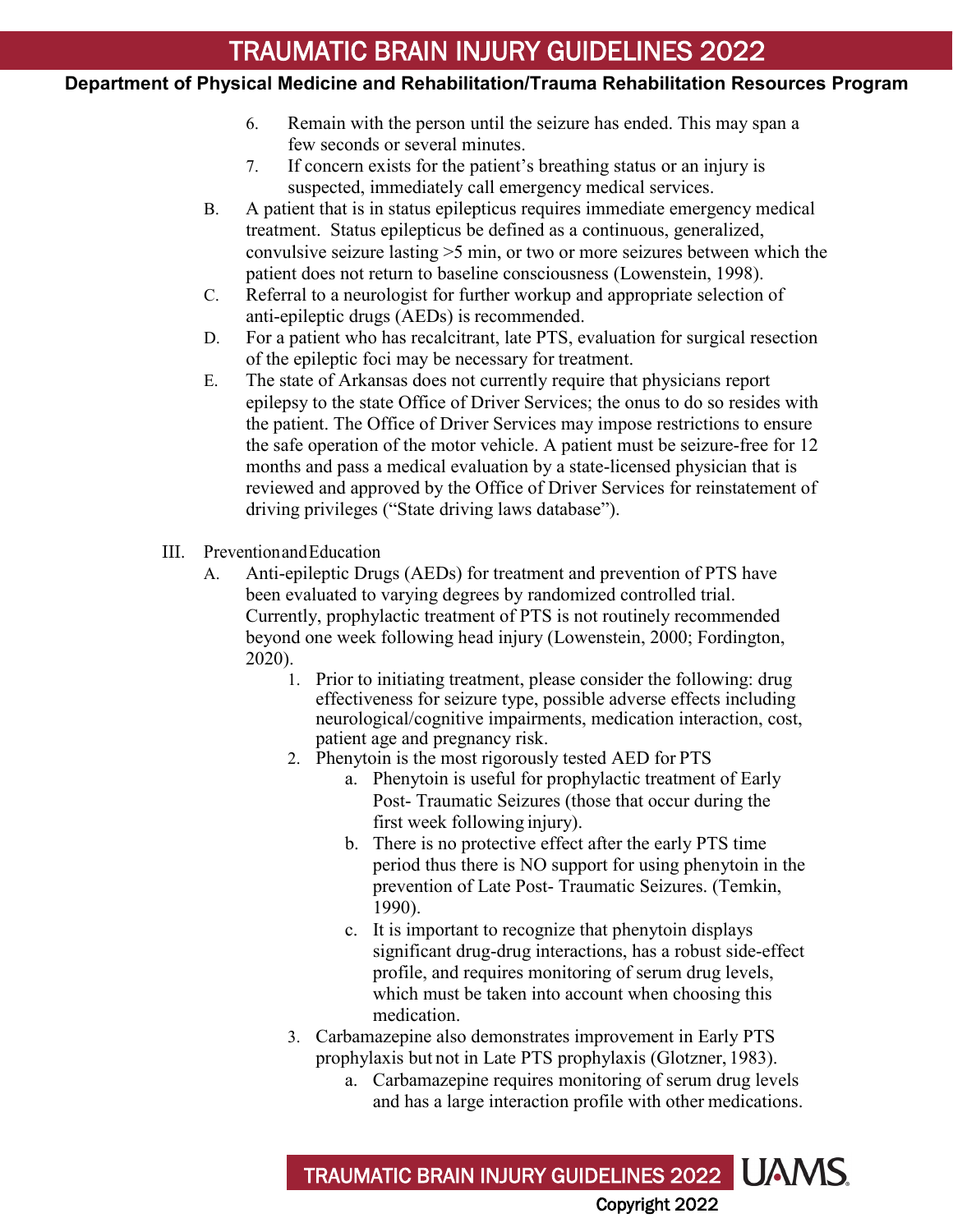### **Department of Physical Medicine and Rehabilitation/Trauma Rehabilitation Resources Program**

- 2. Levetiracetam is a newer generation of AED that has several advantages over the older generation, including decreased drug interaction and side-effect profile. It requires no loading dose or typical serum monitoring. (Jones et al., 2008).
- 3. Immediate seizures (within 24 hours post TBI) do not require any additional treatment prophylaxis and treatment after 7 days. Early and Late PTS should be treated for at least 24 months unless a causal timelimited intracranial abnormality is present and addressed (hydrocephalus, active hemorrhage, infectious process) (Fordington, 2020).

*This guideline was developed to improve health care access in Arkansas and to aid health care providers in making decisions about appropriate patient care. The needs of the individual patient, resources available, and limitations unique to the institution or type of practice may warrant variations.*

#### Guideline Developers

Guideline developed by Rani Lindberg, MD, in collaboration with the TRIUMPH Team led by Medical Director Thomas S. Kiser, MD, and Rani Haley Lindberg, MD.

#### References:

Annegers J.F. (1996). The epidemiology of epilepsy. In E. Wyllie (Ed.), *The Treatment of Epilepsy: Principles and Practice 2<sup>nd ed</sup> (pp.165-172). Baltimore: Williams & Wilkins.* 

Bernasconi A, Cendes F, Theodore WH, et al. Recommendations for the use of structural magnetic resonance imaging in the care of patients with epilepsy: A consensus report from the international league against epilepsy neuroimaging task force. *Epilepsia (Copenhagen)*. 2019;60(6):1054- 1068. [https://onlinelibrary.wiley.com/doi/abs/10.1111/epi.15612.](https://onlinelibrary.wiley.com/doi/abs/10.1111/epi.15612) doi: 10.1111/epi.15612.

Binnie, C.D., & Stefan, H. (1999). Modern electroencephalography: its role in epilepsy management. *Clin Neurophys*, *110*, 1671-97.

Callaghan, N., Garrett, A., & Goggin, T. (1988). Withdrawal of anticonvulsant drugs in patients free of seizures for two years: A prospective study. *N Engl J Med, 318*,  $942-6.$ 

Cascino, G.D. (2002). Clinical indications and diagnostic yield of videoelectroencephalographic monitoring in patients with seizures and spells. *Mayo Clin Proc*, *77*, 1111-20.

Falco-Walter JJ, Scheffer IE, Fisher RS. The new definition and classification of seizures and epilepsy. *Epilepsy research*. 2018;139:73-79. [https://dx.doi.org/10.1016/j.eplepsyres.2017.11.015.](https://dx.doi.org/10.1016/j.eplepsyres.2017.11.015) doi:10.1016/j.eplepsyres.2017.11.015.

TRAUMATIC BRAIN INJURY GUIDELINES 2022 UAMS

Copyright 2022

Fisher RS, Acevedo C, Arzimanoglou A, et al. ILAE Official Report: A practical clinical definition of epilepsy. *Epilepsia*. 2014;55(4):475-482. doi:10.1111/epi.12550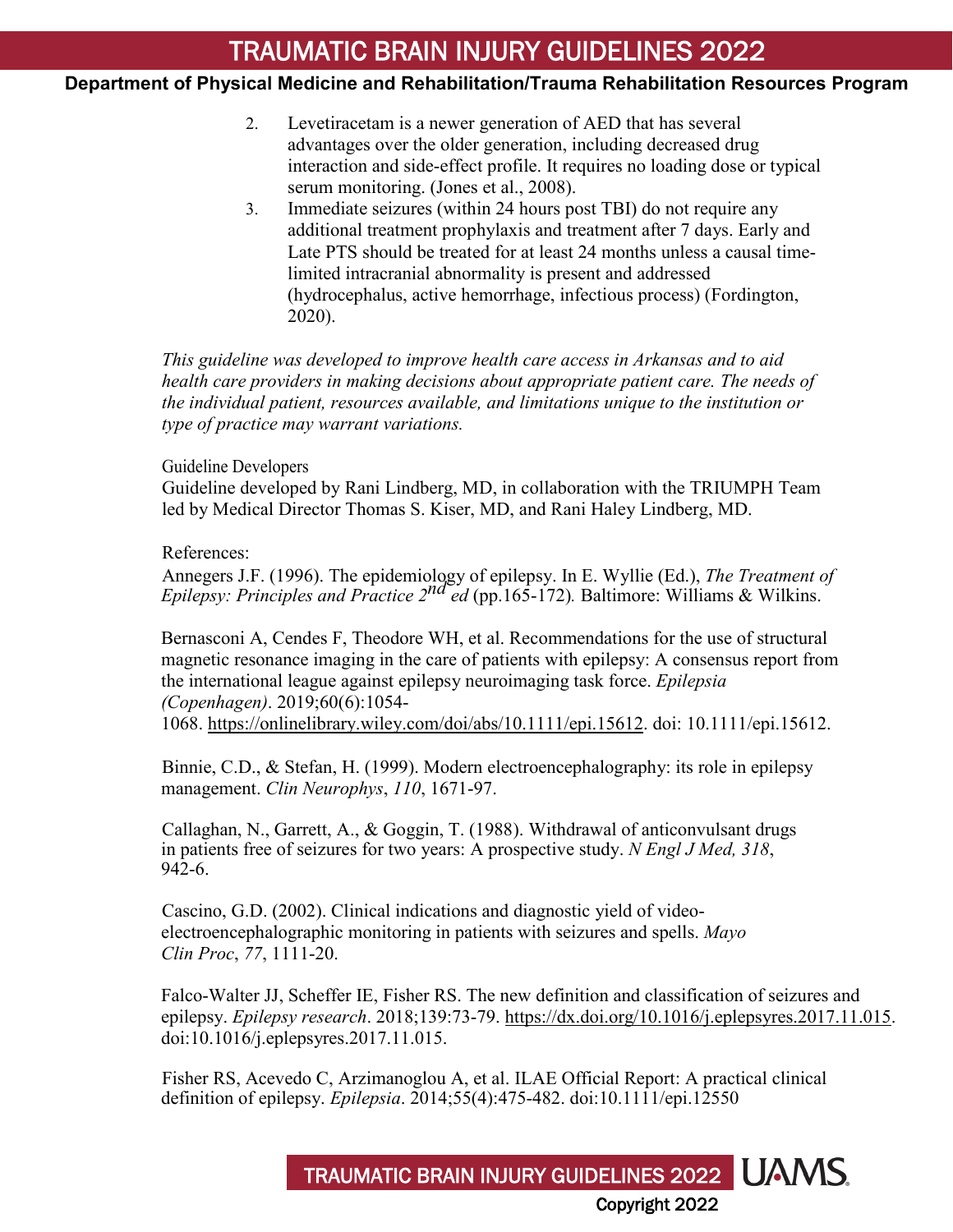### **Department of Physical Medicine and Rehabilitation/Trauma Rehabilitation Resources Program**

Fisher RS, Cross JH, French JA, et al. Operational classification of seizure types by the international league against epilepsy: Position paper of the ILAE commission for classification and terminology. *Epilepsia (Copenhagen)*. 2017;58(4):522- 530. [https://onlinelibrary.wiley.com/doi/abs/10.1111/epi.13670.](https://onlinelibrary.wiley.com/doi/abs/10.1111/epi.13670) doi: 10.1111/epi.13670.

Fordington S, Manford M. A review of seizures and epilepsy following traumatic brain injury. *J Neurol*. 2020;267(10):3105- 3111. [https://link.springer.com/article/10.1007/s00415-020-09926-w.](https://link.springer.com/article/10.1007/s00415-020-09926-w) doi: 10.1007/s00415-020-09926-w.

Glotzner, F.L., Haubitz, I., Miltner, F., Kapp, G., & Pflughaupt, K.W. (1983). Seizure prevention using carbamazepine following severe brain injuries. Neurochirurgia (Stuttg), 26(3), 66-79.

Hudak, A.M., Trivedi, K., Harper, C.R., Booker, K., Caesar, R.R., Agostini, M., Van Ness, P.C., & Diaz- Arrastia, R. (2004). Evaluation of seizure-like episodes in survivors of moderate and severe traumatic brain injury. *J Head Trauma Rehabil*, *19*(4), 290-5.

Jones, K.E., Puccio, A.M., Harshman, K.J., Falcione, B., Benedict, N., Jankowitz, B.T., Stippler, M., Fischer, M., Sauber-Schatz, E.K., Fabio, A., Darby, J.M., & Okonkwo, D.O. (2008). Levetiracetam versus phenytoin for seizure prophylaxis in severe traumatic brain injury. *Neurosurg Focus*, *25*(4), E3.

Lowenstein, D.H., & Alldredge, B.K. (1998). Status epilepticus. *N Engl J Med*, *338*, 970–6.

The brain trauma foundation. the american association of neurological surgeons. the joint section on neurotrauma and critical care. role of antiseizure prophylaxis following head injury. *Journal of neurotrauma*. 2000;17(6-7):549- 553. [https://www.ncbi.nlm.nih.gov/pubmed/10937900.](https://www.ncbi.nlm.nih.gov/pubmed/10937900)

Ritter AC, Wagner AK, Fabio A, et al. Incidence and risk factors of posttraumatic seizures following traumatic brain injury: A traumatic brain injury model systems study. *Epilepsia (Copenhagen)*. 2016;57(12):1968-1977. [https://onlinelibrary.wiley.com/doi/abs/10.1111/epi.13582.](https://onlinelibrary.wiley.com/doi/abs/10.1111/epi.13582) doi: 10.1111/epi.13582.

Schafer P. Seizure first aid. Epilepsy Foundation Web site. [https://www.epilepsy.com/start-here/seizure-first-aid.](https://www.epilepsy.com/start-here/seizure-first-aid) Accessed January 2022.

State driving laws database: Arkansas. Epilepsy Foundation Web site. [https://www.epilepsy.com/driving-laws/2008326.](https://www.epilepsy.com/driving-laws/2008326) Accessed January 2022.

Teasell, R., Bayona, N., Lippert, C., Villamere, J., & Hellings, C. (2007). Post-traumatic seizure disorder following acquired brain injury. *Neurosurg Brain Inj*, *21*(2), 201-14. Review.